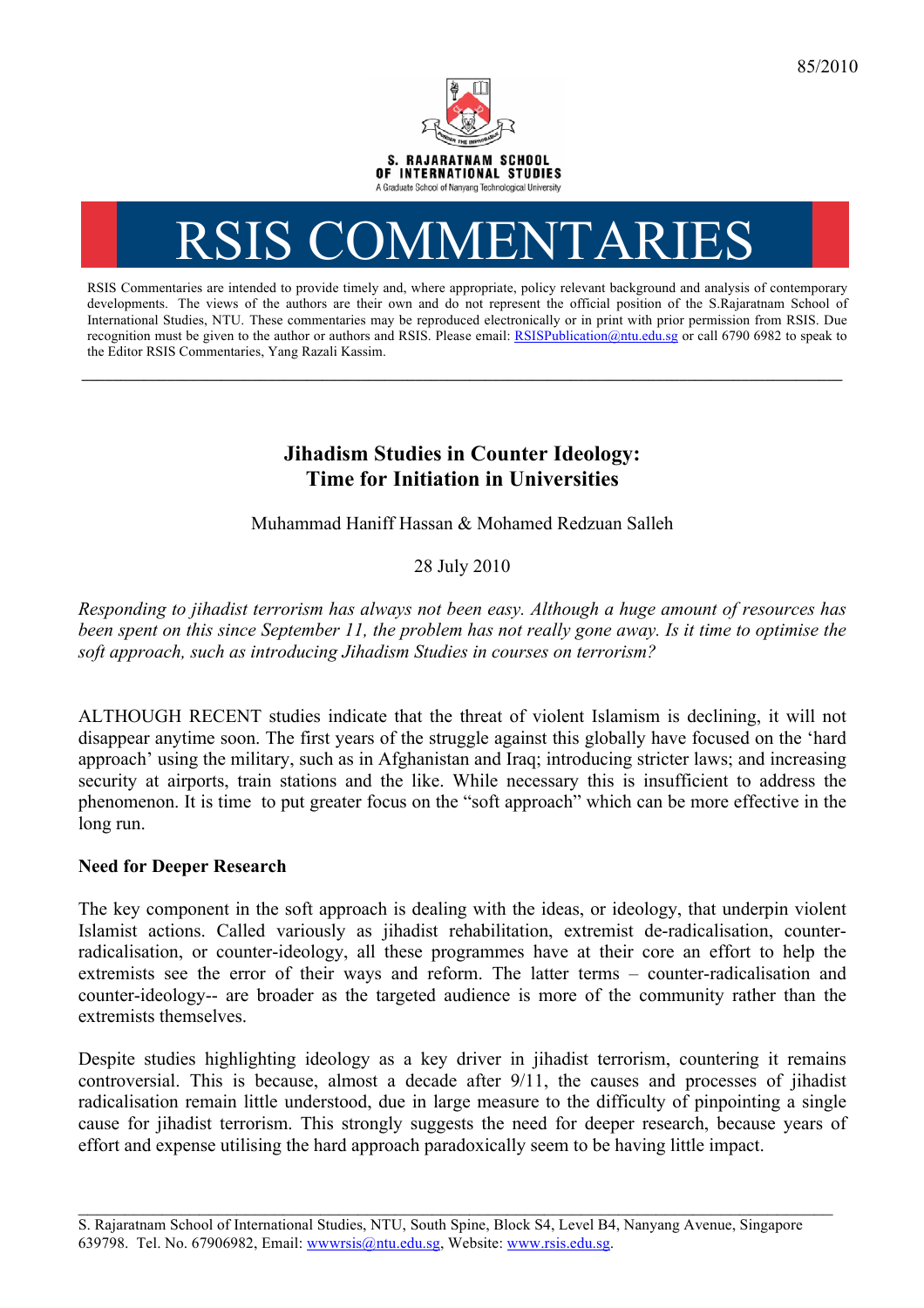Indeed,, the complex interaction of grievances, ideology, and violent action requires a multidimensional approach to addressing the phenomenon. Moreover the cause of radicalisation, and the location of the battle may change, but the ideology remains constant, and allows for the movement to replenish and survive.

One of the odd occurrences in the ongoing struggle has been the slow development in research and studies by the academic community on this critical area. There is only a handful of institutions researching counter-radicalisation, and fewer still looking at the causes. Without dedicated efforts in this area there will be no long-term solution to the ongoing violence. To address both the causes of and solutions to radicalisation, more in-depth research needs to be conducted. In recognition of this need, some Norwegian scholars are already coining the term jihadi strategic studies, aside from jihadism studies.

#### **Jihadism Research in Universities and Think Tanks**

Almost a decade after 9/11 there are only five centres globally focusing on jihadist counter-ideology - or jihadism studies. Three are based in universities -- Nanyang Technological University (NTU) in Singapore, Aarhus University in Denmark, and the King's College in London.

In NTU, the research centre comes under S. Rajaratnam School of International Studies (RSIS), and has two different units: the International Centre for Political Violence and Terrorism Research (ICPVTR), which focuses the bulk of its work on jihadist terrorism. Through its Ideological Response Unit established in 2003, ICPVTR examines ways to deal with the extremist threat. Separately, the School also has a programme on contemporary Islam which focuses on a broader approach. The aim of the programme is to deepen understanding of trends and issues in, and affecting, the Muslim world, including the phenomenon of Islamism.

In Aarhus University, the research centre on jihadism comes under the auspices of the Department of Political Science. It is called the Centre for Research in Islamism and Radicalisation (CIR), also known as the Denmark School. The centre is an independent research institute founded by the Danish Ministry of Defence in 2008. Some DKK10 million has been set aside for the Denmark School over a three-year period.

Also in 2008, King's College established its International Centre for the Study of Radicalisation. This centre is a partnership among three other academic institutions, namely the University of Pennsylvania; the Interdisciplinary Centre Herzliya (Israel); and the Jordan Institute of Diplomacy.

Apart from the three university-based centres, there are two other think tanks that are not based in universities. They are the Quilliam Foundation and a terrorism research group of the Norwegian defence Research Establishment (FFI). Other institutions that do studies on jihadism as part of their wider programmes are RAND, Jamestown Foundation and Combating Terrorism Centre (CTC). These efforts are encouraging, and it is better to be late then never. But the programmes are slow in coming.

#### **Not Enough of Jihadism Studies**

While the emphasis in the past has focused on Islamism and radicalisation, more should be done now to studying jihadism and de-radicalisation, and eventually also to expanding community engagement to educate the public in countering radicalisation. Given the current global threat environment, this phenomenon of jihadist radicalisation has enormous research potential and one with very practical applications.